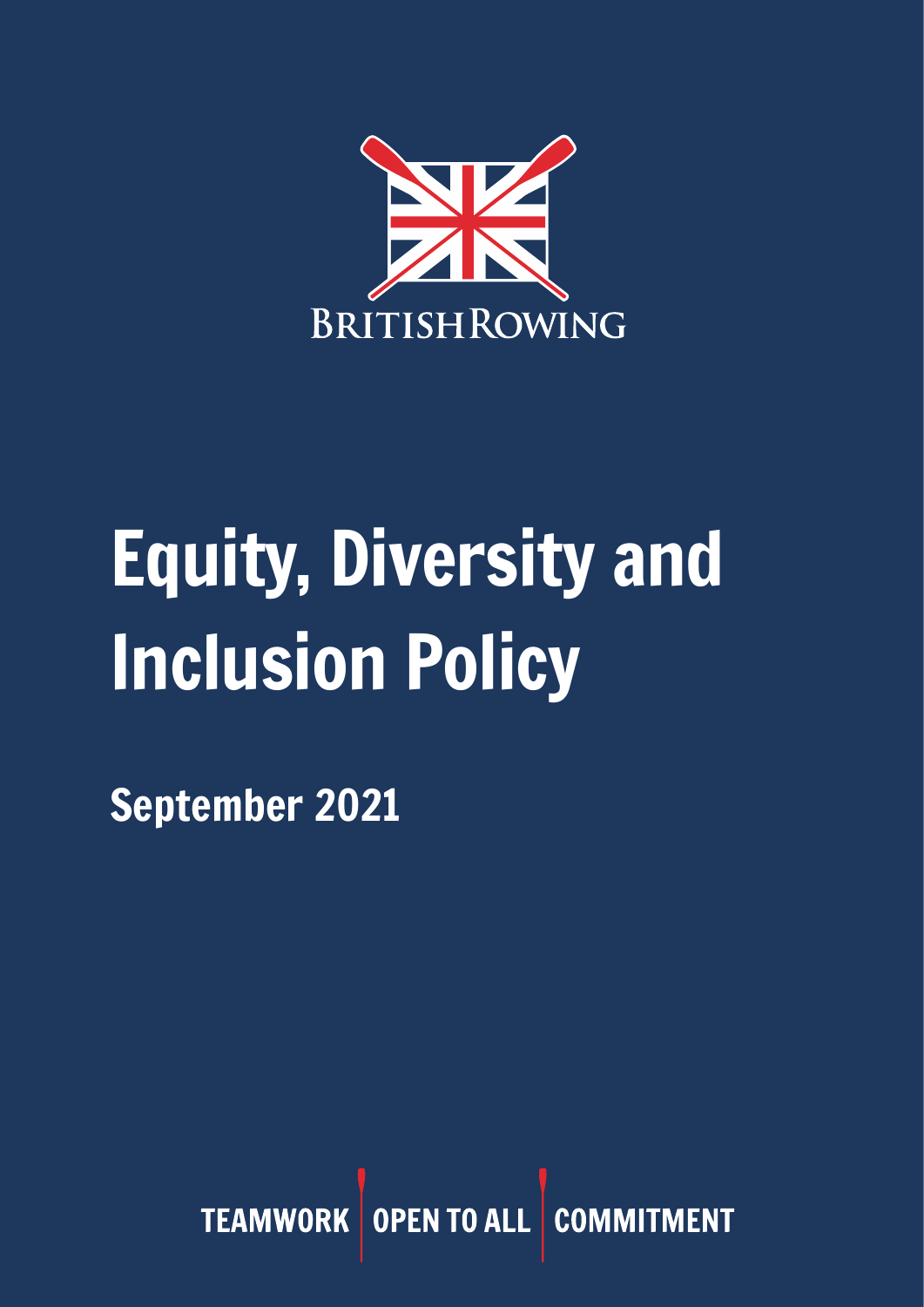

# Introduction

British Rowing is committed to making rowing an inclusive and diverse sport that welcomes and has an offer for everyone. This commitment is at the heart of our National Strategy 'Rowing – Everyone's Sport'.

'Open to All' and inclusivity are part of our core values running through the Strategic Plan 2015- 2024. British Rowing work with members and partners to enable rowing to be an accessible and inclusive sport that provides opportunities for enjoyment and achievement at all levels. There are a number of successful initiatives that have been undertaken to date to drive and support inclusion and diversity within rowing. Existing British Rowing plans, initiatives and programmes are outlined in British Rowing's Committed to Inclusion. The aim, for British Rowing, is for rowing to be truly representative of all sections of society.

#### **Equality and Equity**

If equality is the end goal, equity is how we will get there. The Equality and Human Rights Commission describes equality as, 'Ensuring that every individual has an equal opportunity to make the most of their lives and talents.' British Rowing believes that in order to achieve equality we need to apply an equitable practice and provide what is necessary, i.e. not always treating people the same, for everyone to have access to the same opportunities.

#### **Diversity and Inclusion**

Research has proven that more diverse communities perform better, are more engaged and more innovative. The term 'diversity' refers to a mix of people from different backgrounds. Inclusion is the culture in which the mix of people can come together, take part in the environment they are in, feel comfortable and confident to be themselves. Inclusion ensures that everyone feels valued and importantly, adds value.

The rights and obligations set out in this policy apply equally to all employees, Board members, senior volunteers, members of British Rowing, and participants of clubs, events, and organisations affiliated or recognised by British Rowing.

British Rowing is fully committed to the principles of equality of opportunity and is responsible for ensuring that none of its members, volunteers, employees, or job applicants receives less favourable treatment, intimidation, or discrimination on the grounds of age, gender, gender reassignment, disability, race, ethnic origin, nationality, marriage or civil partnership, pregnancy, maternity or parental, religion or belief, socio-economic status, sexual orientation, or political belief.

British Rowing will make every effort to ensure that everyone, who wishes to, has an equal opportunity to participate in the sport of rowing, whether as a beginner, participant, performer, or as a coach, manager, employee, administrator or official.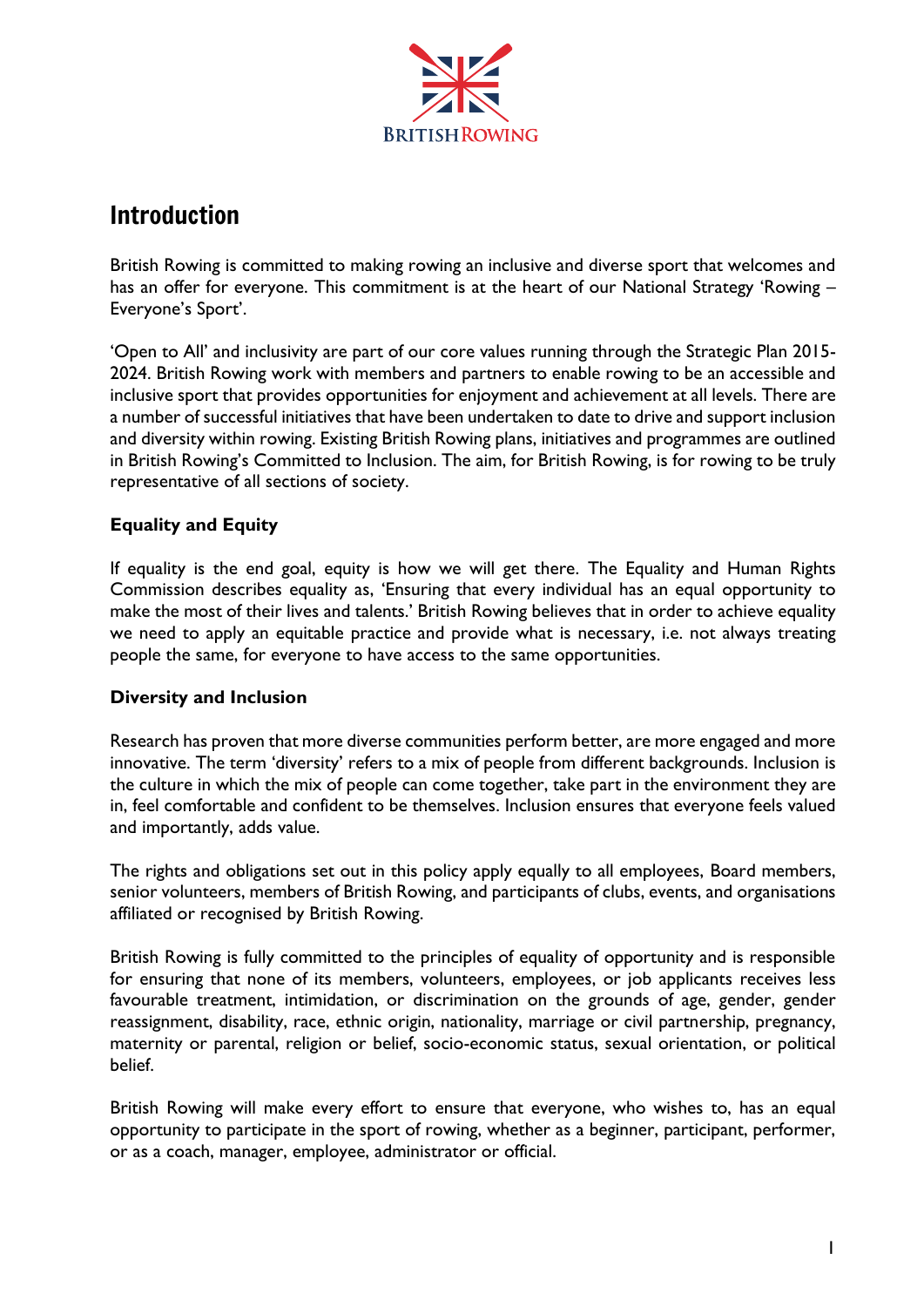

# Commitment to Action

British Rowing's Inclusive Sport Plan, 'Committed to Inclusion' outlines the current picture in rowing and a framework for change which is built on three areas;

- 1. Building a culture that values and champions diversity and inclusion;
- 2. Taking positive action<sup>1</sup> to improve diversity and inclusion at all levels;
- 3. Delivering real change in the diversity of our sport.

More information including the framework can be found in British Rowing's 'Committed to Inclusion'.

British Rowing will display its commitment to inclusivity by:

- Creating an environment free of bullying, harassment, victimisation, and discrimination, promoting dignity and respect for all, and where individual differences and the contribution of all staff, volunteers and members are recognised and valued;
- Providing appropriate training to all its employees, Board members and key volunteers to raise awareness of both collective and individual responsibilities;
- Maintaining our representation where we are doing well, and improving representation in areas where we could improve;
- Recognising that in some cases, to achieve the principle of equality, equity is required and if appropriate, British Rowing will take positive action to tackle under-representation;
- Publicising our commitment to all employees, Board members, British Rowing members, volunteers, and officials;
- Monitoring, evaluating, and reviewing the impact of policies in order to set benchmarks and track progress.

# Diversity of Leadership in British Rowing

42%, or five of the twelve, British Rowing Board members are female. In line with the Code of Sports Governance, our target is to work towards gender parity.

We are also committed to increasing the diversity of volunteers (including Board and committee members), participants, coaches and staff and will carry out initiatives and work with key stakeholders to encourage more women, LGBTQ+ people, people with disabilities and people from ethnically diverse communities to become more actively involved in all aspects of British Rowing's activities.

<sup>1</sup> Positive action is a range of measures allowed under the Equality Act 2010 which can be lawfully taken to encourage and enable people from under-represented groups to help them overcome disadvantages that may hinder their opportunities in rowing.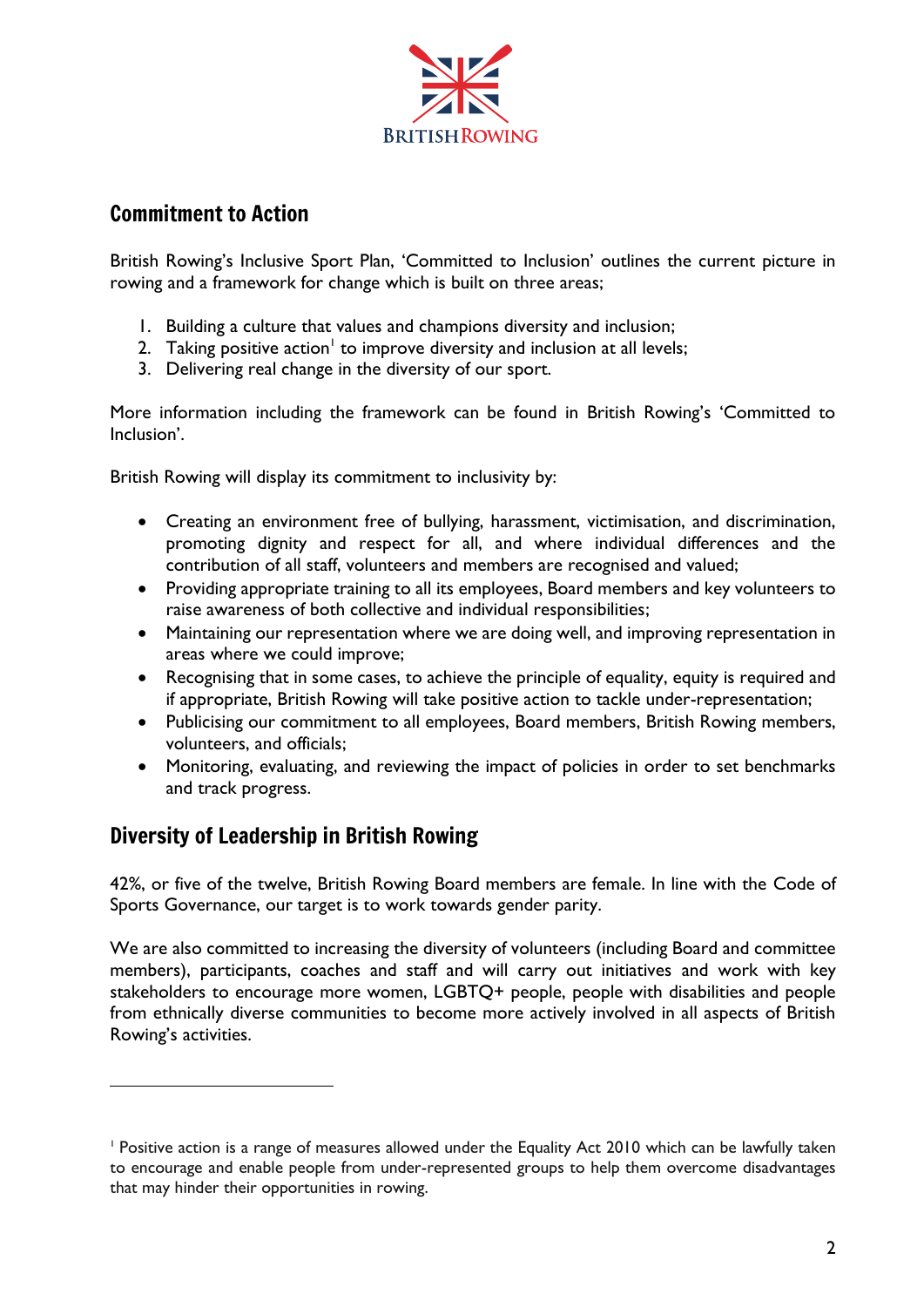

#### Legal Requirements

To ensure its practices are fair and equitable British Rowing recognises its legal obligations as a National Governing Body.

# **Discrimination**

Discrimination can take the following forms:

- Direct Discrimination when someone is treated unfairly because of a protected characteristic<sup>2</sup>, or someone thinks you have that protected characteristic (known as discrimination by perception) or you are connected to someone with that protected characteristic (known as discrimination by association).
- *Indirect Discrimination* when there is a provision, criterion or practice that applies in the same way for everybody but disadvantages a group of people or individual with a protected characteristic.
- *Harassment* when an individual receives unwanted conduct related to a protected characteristic and the conduct has the purpose or effect or violating the individual's dignity, or creating an intimidating, hostile, degrading, humiliating or offensive environment. It is also harassment if the unwanted conduct is sexual in nature or is related to gender reassignment or sex. Or the individual is treated less favourable because they did not submit to or rejected the unwanted conduct.
- *Victimisation* when someone is treated badly because they complained about discrimination or helps someone else who has been discriminated against.

British Rowing regards discrimination, harassment or victimisation as serious misconduct and any employee, Board member, volunteer or member who discriminates against, harasses, or victimises any other person will be liable to appropriate disciplinary action.

# Responsibility for Implementation

Equity, Diversity, and Inclusion is everyone's responsibility: not responding to discriminatory or unacceptable language and behaviour is not an option.

All employees, members, volunteers, and officials have the responsibility to respect, act in accordance with and thereby support and promote the spirit and intentions of this policy.

 $^{\rm 2}$  Protected Characteristics are defined in the Equality Act 2010 as; age, disability, gender reassignment, marriage and civil partnership, race, religion or belief, sex, sexual orientation.